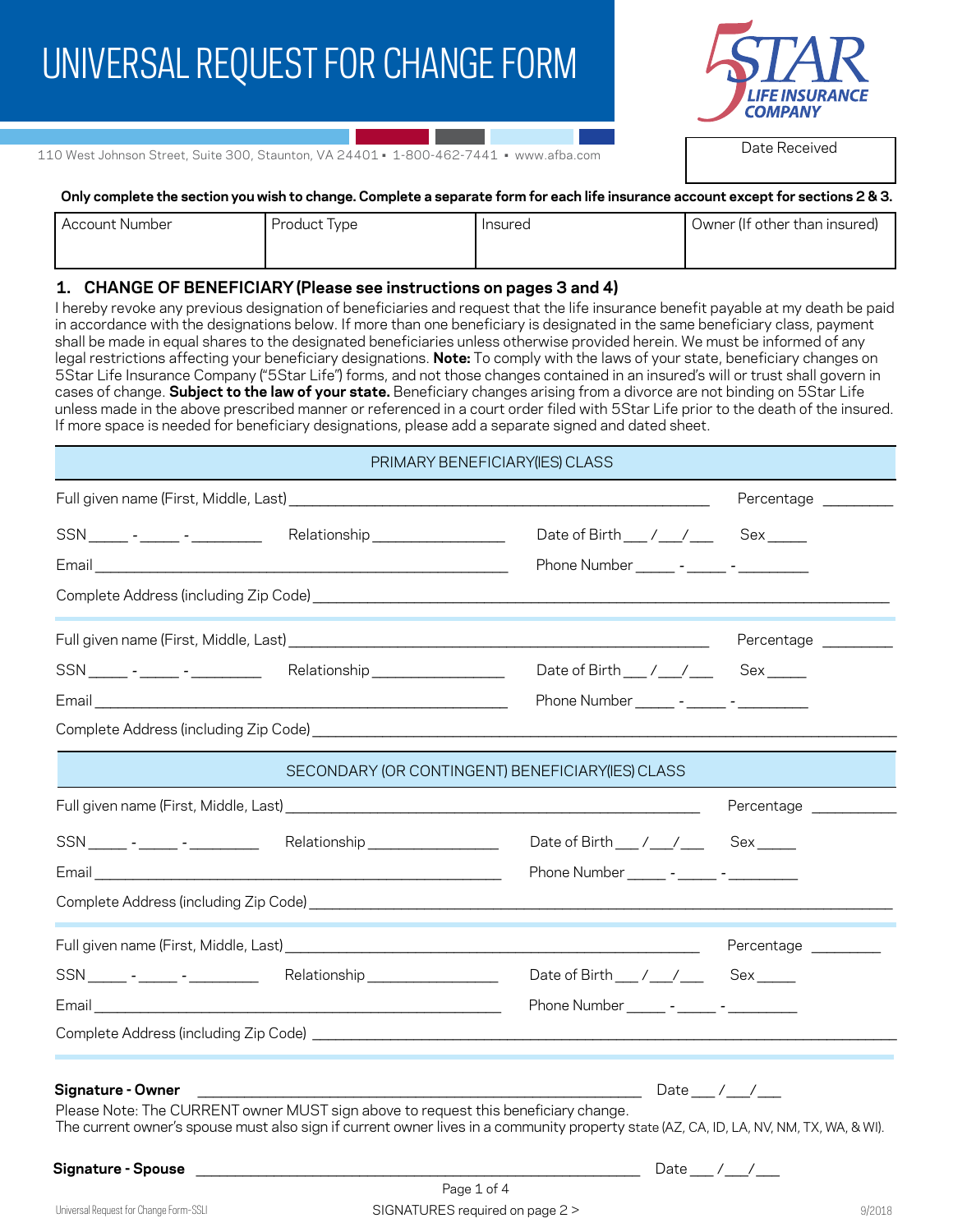| 2. CHANGE OF NAME                                                                                                                                                                                                                                                                                                                                                                                                                                                                                                                                                         | Account No: _________________ |
|---------------------------------------------------------------------------------------------------------------------------------------------------------------------------------------------------------------------------------------------------------------------------------------------------------------------------------------------------------------------------------------------------------------------------------------------------------------------------------------------------------------------------------------------------------------------------|-------------------------------|
| I elect to change the name of the $\Box$ Insured $\Box$ Owner $\Box$ Payor to the following:<br>$\Box$                                                                                                                                                                                                                                                                                                                                                                                                                                                                    |                               |
| Date of change __/ __/ __ Reason for change: □Marriage □Divorce □ Adoption □ Other _________                                                                                                                                                                                                                                                                                                                                                                                                                                                                              |                               |
| 3. CHANGE OF ADDRESS<br>Insured Owner Payor                                                                                                                                                                                                                                                                                                                                                                                                                                                                                                                               |                               |
|                                                                                                                                                                                                                                                                                                                                                                                                                                                                                                                                                                           |                               |
|                                                                                                                                                                                                                                                                                                                                                                                                                                                                                                                                                                           |                               |
|                                                                                                                                                                                                                                                                                                                                                                                                                                                                                                                                                                           |                               |
| 4. OWNERSHIP CHANGE                                                                                                                                                                                                                                                                                                                                                                                                                                                                                                                                                       |                               |
| I elect to change the owner of this certificate/policy to the following individual and understand that all benefits, rights, and<br>privileges incident to ownership of this certificate/policy will be vested in the new owner.                                                                                                                                                                                                                                                                                                                                          |                               |
|                                                                                                                                                                                                                                                                                                                                                                                                                                                                                                                                                                           |                               |
|                                                                                                                                                                                                                                                                                                                                                                                                                                                                                                                                                                           |                               |
| Phone Numbers: Daytime_______ -________ Cell______ -______ -_______ Evening______ -______ -________                                                                                                                                                                                                                                                                                                                                                                                                                                                                       |                               |
|                                                                                                                                                                                                                                                                                                                                                                                                                                                                                                                                                                           |                               |
|                                                                                                                                                                                                                                                                                                                                                                                                                                                                                                                                                                           |                               |
| □ Insured □ Owner □ Spouse □ Dependent<br>6. LOST STATEMENT COVERAGE REQUEST<br>Please send Statement of Insurance Coverage.<br>Please send complete duplicate certificate/policy.<br>Reason for request: <u>Cannot locate Converges and Other Converges</u> and Convergence of Reason for request: Cannot locate Converges and Other Convergence of Australian Convergence of Reason of Reason of Reason of Reason of Re<br><b>SIGNATURES</b><br>Sign and date this form and forward to 5Star Life. We will acknowledge receipt by returning a date stamped copy to you. |                               |
|                                                                                                                                                                                                                                                                                                                                                                                                                                                                                                                                                                           |                               |
| Signature - Insured<br>(Parent or guardian, if insured is a minor)                                                                                                                                                                                                                                                                                                                                                                                                                                                                                                        |                               |
|                                                                                                                                                                                                                                                                                                                                                                                                                                                                                                                                                                           |                               |
|                                                                                                                                                                                                                                                                                                                                                                                                                                                                                                                                                                           |                               |
|                                                                                                                                                                                                                                                                                                                                                                                                                                                                                                                                                                           |                               |
|                                                                                                                                                                                                                                                                                                                                                                                                                                                                                                                                                                           |                               |
| Please Note: The CURRENT owner MUST sign above to request this ownership change.<br>The current owner's spouse must also sign if current owner lives in a community property state (AZ, CA, ID, LA, NV, NM, TX, WA, & WI).                                                                                                                                                                                                                                                                                                                                                |                               |
|                                                                                                                                                                                                                                                                                                                                                                                                                                                                                                                                                                           |                               |
|                                                                                                                                                                                                                                                                                                                                                                                                                                                                                                                                                                           |                               |
| Owner's Complete Mailing Address (including Zip Code) [19] The Community Community Community Community Communi                                                                                                                                                                                                                                                                                                                                                                                                                                                            |                               |
|                                                                                                                                                                                                                                                                                                                                                                                                                                                                                                                                                                           |                               |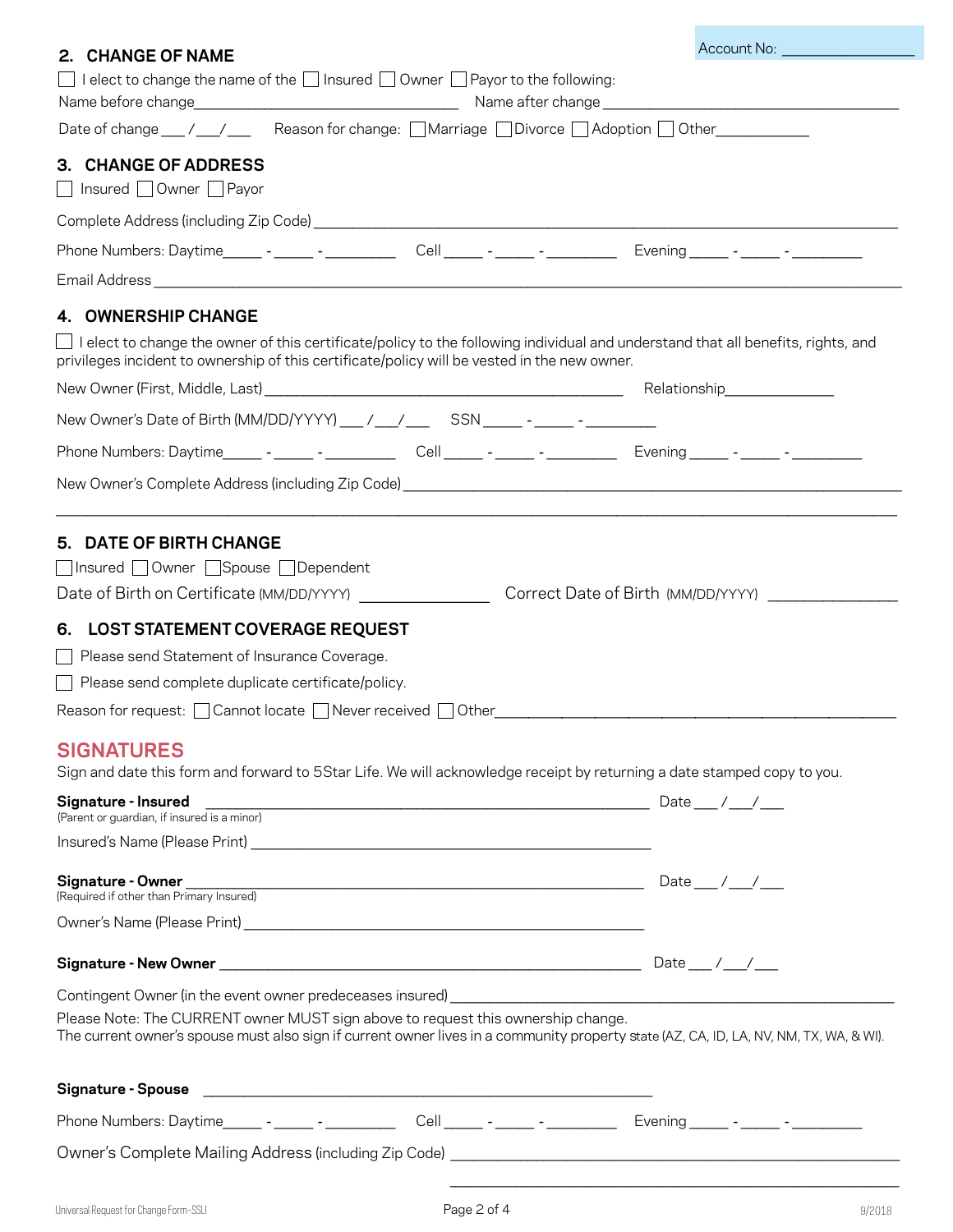

110 West Johnson Street, Suite 300, Staunton, VA 24401 • 1-800-462-7441 • www.afba.com

# **Instructions for Beneficiary Designation**

Only the owner of the life insurance coverage may change the beneficiary(ies).

#### **Naming A Beneficiary**

The complete name (including middle name), Social Security number, date of birth, current residential address, and telephone number must be included for all beneficiaries. Always use full names, for example: "Susan Ann Smith" not "Mrs. John Smith."

If more than one person or entity is named in the same beneficiary class, use percentages or fractions to denote the proceeds to be designated to each person (such as 50%) so that the proportion remains consistent in the event the insurance amount changes.

Do not use words such as "or," and the terms "and/or," "by law," "descendents," "heirs."

## **Secondary (or Contingent Beneficiary)**

After the primary beneficiary is named, a secondary (or contingent) beneficiary may also be designated. The secondary beneficiary will receive the benefit if no beneficiary in the primary class survives the insured.

#### **Divorce**

In order to determine the true and appropriate beneficiary in the event of a divorce between the insured and a spouse beneficiary, 5Star Life requires a copy of the divorce decree and property settlement agreement since many state divorce laws automatically void the designation of a spouse as beneficiary, unless the divorce decree expressly retains the designation.

#### **Children**

Minor children may be named as beneficiaries. Guardians for the children should not be named because most states will not recognize a guardian unless appointed by a court. In the event that a beneficiary is a minor when he/she is entitled to insurance benefits, payment will not be made until the court appoints a guardian or conservator. Exceptions:

- a. The laws of the state where the minor lives allow the minor to give a discharge for the proceeds (some states require a child have attained age 21; others 18; and others if the child is married).
- b. A Trust has been established for the benefit of the minor beneficiary(ies).

For people who want all of their children or grandchildren to have an equal share in the proceeds, there is a way to designate the children as beneficiaries without actually naming each child.

- Children of the insured. This designation includes all born, adopted, and step-children of the insured.
- Children of the insured's marriage with *\_\_\_\_\_\_\_\_\_\_\_\_\_\_\_* (name of spouse). This designation would include any born, adopted, and step-children from this marriage.

For people who want to split the proceeds unevenly among their children, it is necessary to include each child's name and, using percentages or fractions, indicate the designated proceeds that each child is to receive. Use this designation in completing the primary or secondary class sections of the form.

#### **Estate**

If an Estate is named, specify whose Estate, such as "Estate of Susan Ann Smith." Please be aware that at time of claim "Letters Testamentary", that is, a document issued by the court of proper jurisdiction indicating what person, bank, or organization has been appointed as Executor, Administrator, or Personal Representative of a deceased insured's estate will be required in order to release benefits.